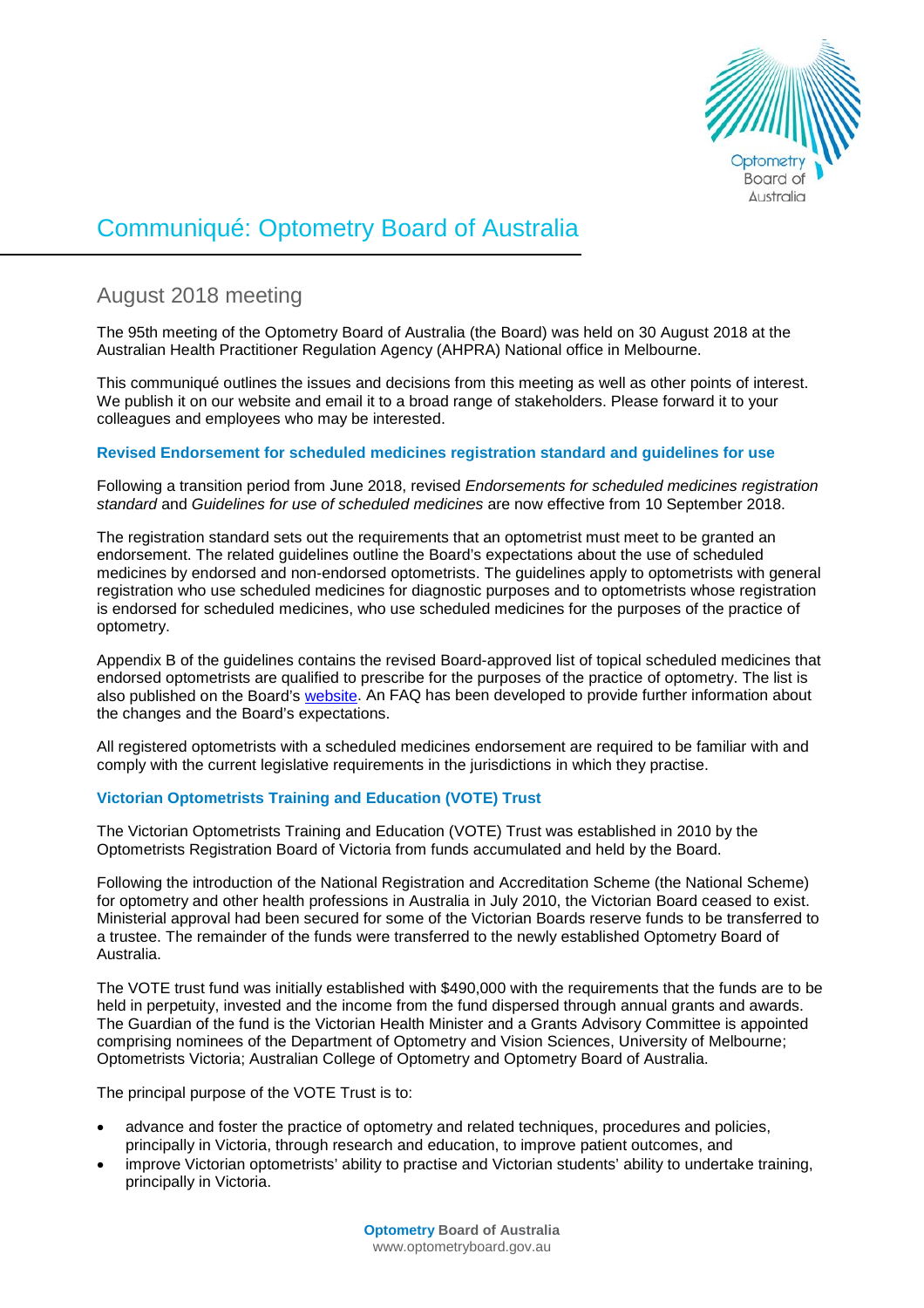Applications for projects from other states/territories of Australia and from non-optometrists interested in the profession will be considered.

The 2018–2019 applications are now open and will close at 5.00pm AEST on 5 October 2018. Applicants can apply on the [Perpetual Smartygrants](https://perpetual.smartygrants.com.au/vote2018) website (the link is live until 5.00pm on 5 October only).

Guidelines for 2018–2019 applicants are available in the following document:

[VOTE Trust training and education grants 2018-2019](https://www.optometryboard.gov.au/documents/default.aspx?record=WD16%2f21131&dbid=AP&chksum=8g2jQmcHNLj8%2bpIN%2f%2byZMA%3d%3d) (101 KB,PDF), [Word version](https://www.optometryboard.gov.au/documents/default.aspx?record=WD16%2f21130&dbid=AP&chksum=NAeQD8lRwqneG7apC%2blQMA%3d%3d) (30.4 KB,DOCX)

#### **AHPRA to conduct pilot audit on advertising compliance in early 2019**

A pilot audit to check health practitioner compliance with advertising requirements will be conducted by the Australian Health Practitioner Regulation Agency (AHPRA) in early 2019.

Random audits of advertising compliance will advance a risk-based approach to enforcing the National Law's<sup>[1](#page-1-0)</sup> advertising requirements and facilitate compliance by all registered health practitioners who advertise their services.

The National Boards for chiropractic and dental are taking part in the pilot audit.

The pilot audit has been modelled on the well-established approach to auditing compliance with core registration standards and involves adding an extra declaration about advertising compliance when chiropractors and dental practitioners apply for renewal of registration in 2018. (The National Law1 enables a National Board to require any other reasonable information<sup>[2](#page-1-1)</sup> to be included with a renewal application.)

The pilot will not delay a decision on the application for renewal.

The audit will be carried out by AHPRA's Advertising Compliance Team from January 2019 and will involve a random sample of chiropractors and dental practitioners who renewed their registration in 2018.

One of the audit's main objectives is to analyse the rate of advertising compliance for those health practitioners who advertise and who have not been the subject of an advertising complaint in the past 12 months.

A pilot audit report including data analysis and recommendations will be prepared for National Boards to consider the pilot outcomes and implications for future compliance work.

For information about your advertising obligations see the advertising resources page at [www.ahpra.gov.au/Publications/Advertising-resources.aspx.](http://www.ahpra.gov.au/Publications/Advertising-resources.aspx)

#### **Are your contact details up to date?**

It is important that your contact details are up to date to receive renewal reminders from AHPRA and information from the Board. You can check your details via the [Login icon](https://www.ahpra.gov.au/) at the top right of the AHPRA website. Email accounts need to be set to receive communications from AHPRA and the Board to avoid misdirection to an account junk box.

## **Follow AHPRA on social media**

Connect with AHPRA on **Facebook, [Twitter](https://twitter.com/AHPRA) or [LinkedIn](https://www.linkedin.com/company/australian-health-practitioner-regulation-agency)** to receive information about important topics for your profession and participate in the discussion.



<span id="page-1-0"></span> <sup>1</sup> The Health Practitioner Regulation National Law, as in force in each state and territory (the National Law).

<span id="page-1-1"></span><sup>2</sup> Section 107(4) (e) of the National Law